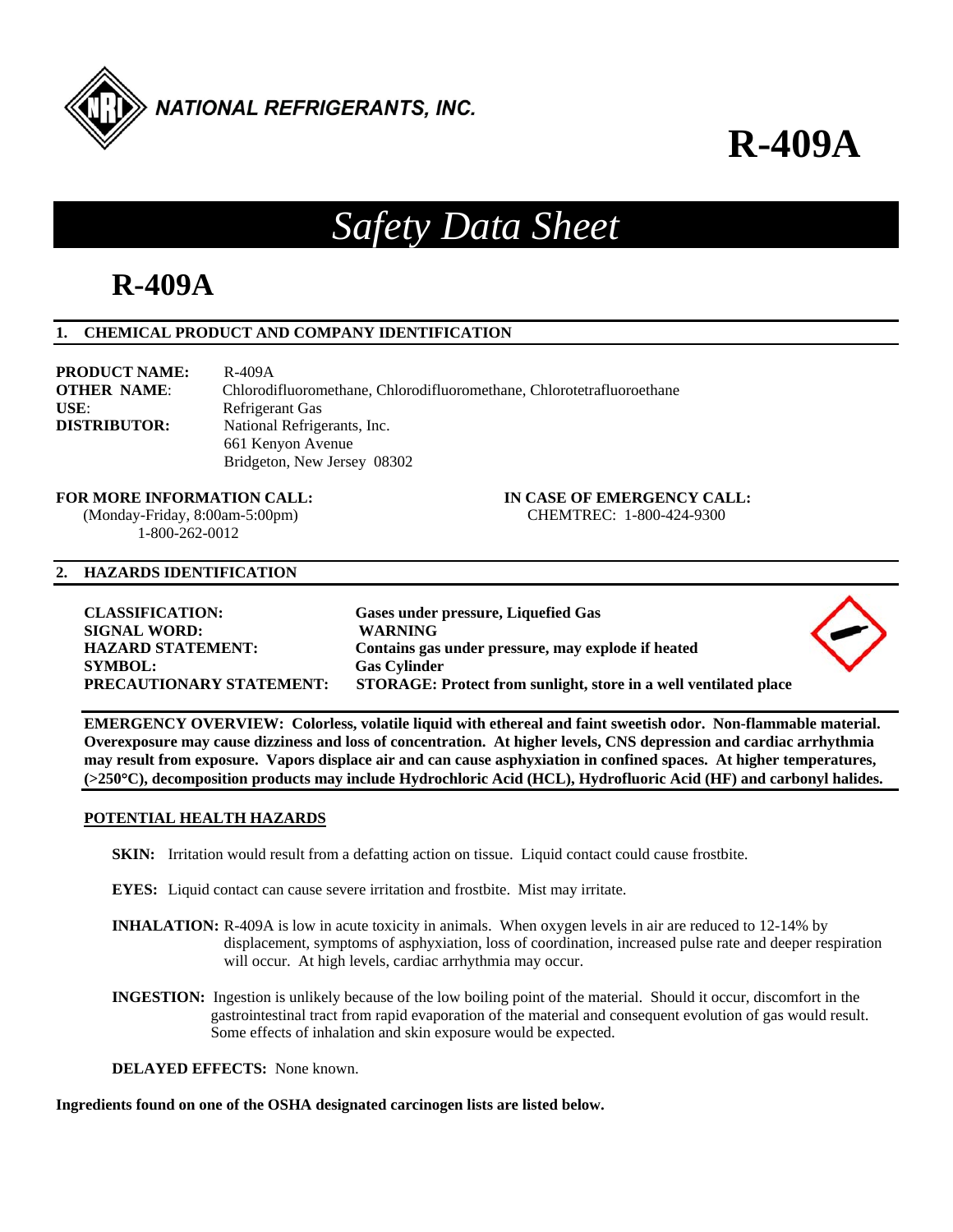

# **R-409A**

| <b>INGREDIENT NAME</b><br>No ingredients listed in this section | <b>NTP STATUS</b> | <b>IARC STATUS</b> | <b>OSHA LIST</b> |
|-----------------------------------------------------------------|-------------------|--------------------|------------------|
| 3. COMPOSITION / INFORMATION ON INGREDIENTS                     |                   |                    |                  |
| <b>INGREDIENT NAME</b>                                          | <b>CAS NUMBER</b> | WEIGHT %           |                  |
| Chlorodifluoromethane (HCFC-22)                                 | $75 - 45 - 6$     | 60                 |                  |
| Chlorodifluoroethane (HCFC-142b)                                | 75-68-3           | 15                 |                  |
| Chlorotetrafluoroethane (HCFC-124)                              | 2837-89-0         | 25                 |                  |
| <b>COMMON NAME and SYNONYMS</b>                                 |                   |                    |                  |

R-409A; HCFC-409A

There are no impurities or stabilizers that contribute to the classification of the material identified in Section 2

Trace impurities and additional material names not listed above may also appear in Section 15 toward the end of the MSDS. These materials may be listed for local "Right-To-Know" compliance and for other reasons.

# **4. FIRST AID MEASURES**

- **SKIN:** Promptly flush skin with water until all chemical is removed. If there is evidence of frostbite, bathe (do not rub) with lukewarm (not hot) water. If water is not available, cover with a clean, soft cloth or similar covering. Get medical attention if symptoms persist.
- **EYES:** Immediately flush eyes with large amounts of water for at least 15 minutes (in case of frostbite water should be lukewarm, not hot) lifting eyelids occasionally to facilitate irrigation. Get medical attention if symptoms persist.
- **INHALATION:** Immediately remove to fresh air. If breathing has stopped, give artificial respiration. Use oxygen as required, provided a qualified operator is available. Get medical attention. Do not give epinephrine (adrenaline).
- **INGESTION:** Ingestion is unlikely because of the physical properties and is not expected to be hazardous. Do not induce vomiting unless instructed to do so by a physician.
- **ADVICE TO PHYSICIAN:** Because of the possible disturbances of cardiac rhythm, catecholamine drugs, such as epinephrine, should be used with special caution and only in situations of emergency life support. Treatment of overexposure should be directed at the control of symptoms and the clinical conditions.

# **5. FIRE FIGHTING MEASURES**

#### **FLAMMABLE PROPERTIES**

| <b>FLASH POINT:</b>                         |                                      | Gas, not applicable per DOT regulations          |
|---------------------------------------------|--------------------------------------|--------------------------------------------------|
| <b>FLASH POINT METHOD:</b>                  | Not applicable                       |                                                  |
| <b>AUTOIGNITION TEMPERATURE:</b>            | $\langle 750^\circ \text{C} \rangle$ |                                                  |
| <b>UPPER FLAME LIMIT (volume % in air):</b> |                                      | $None*$                                          |
| LOWER FLAME LIMIT (volume % in air):        |                                      | $None*$                                          |
|                                             |                                      | *Based on ASHRAE Standard 34 with match ignition |
| <b>FLAME PROPAGATION RATE (solids):</b>     |                                      | Not applicable                                   |
| <b>OSHA FLAMMABILITY CLASS:</b>             |                                      | Not applicable                                   |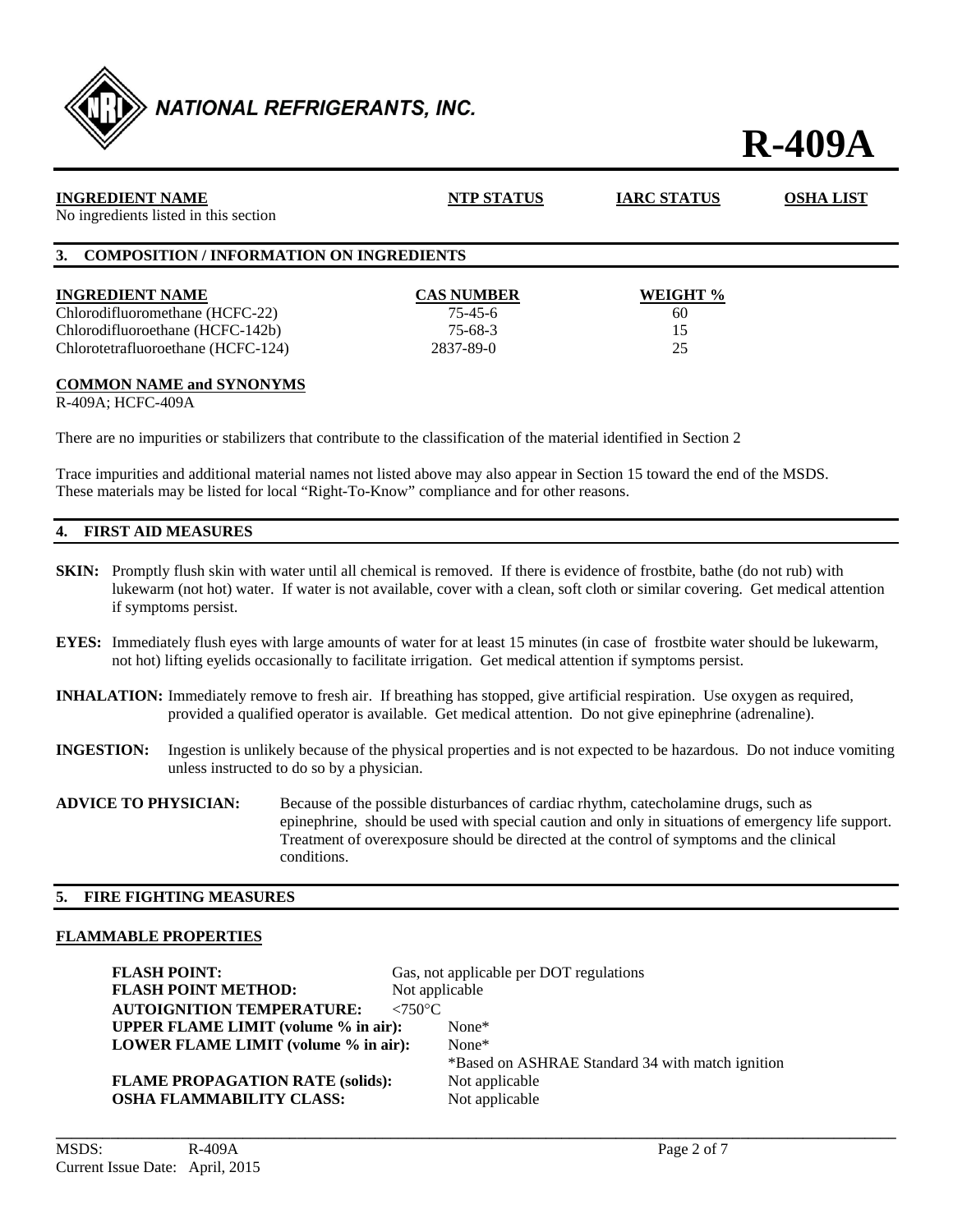

# **EXTINGUISHING MEDIA:**

Use any standard agent – choose the one most appropriate for type of surrounding fire (material itself is not flammable)

# **UNUSUAL FIRE AND EXPLOSION HAZARDS:**

 R-409A is not flammable at ambient temperatures and atmospheric pressure. However, this material will become combustible when mixed with air under pressure and exposed to strong ignition sources. Contact with certain reactive metals may result in formation of explosive or exothermic reactions under specific conditions (e.g. very high temperatures and/or appropriate pressures).

# **SPECIAL FIRE FIGHTING PRECAUTIONS/INSTRUCTIONS**:

 Firefighters should wear self-contained, NIOSH-approved breathing apparatus for protection against possible toxic decomposition products. Proper eye and skin protection should be provided. Use water spray to keep fire-exposed containers cool.

# **6. ACCIDENTAL RELEASE MEASURES**

**IN CASE OF SPILL OR OTHER RELEASE:** (Always wear recommended personal protective equipment.) Evacuate unprotected personnel. Product dissipates upon release. Protected personnel should remove ignition sources and shut off leak, if without risk, and provide ventilation. Unprotected personnel should not return to the affected area until air has been tested and determined safe, including low-lying areas.

### **Spills and releases may have to be reported to Federal and/or local authorities. See Section 15 regarding reporting requirements.**

# **7. HANDLING AND STORAGE**

**NORMAL HANDLING:** (Always wear recommended personal protective equipment.) Avoid breathing vapors and liquid contact with eyes, skin or clothing. Do not puncture or drop cylinders, expose them to open flame or excessive heat. Use authorized cylinders only. Follow standard safety precautions for handling and use of compressed gas cylinders.

R-409A should not be mixed with air above atmospheric pressure for leak testing or any other purpose.

### **STORAGE RECOMMENDATIONS:**

 Store in a cool, well-ventilated area of low fire risk and out of direct sunlight. Protect cylinder and its fittings from physical damage. Storage in subsurface locations should be avoided. Close valve tightly after use and when empty.

# **INCOMPATIBILITIES:**

Freshly abraded aluminum surfaces at specific temperatures and pressures may cause a strong exothermic reaction. Chemically reactive metals: potassium, calcium, powdered aluminum, magnesium, and zinc.

# **8. EXPOSURE CONTROLS / PERSONAL PROTECTION**

#### **ENGINEERING CONTROLS:**

 Provide local ventilation at filling zones and areas where leakage is probable. Mechanical (general) ventilation may be adequate for other operating and storage areas.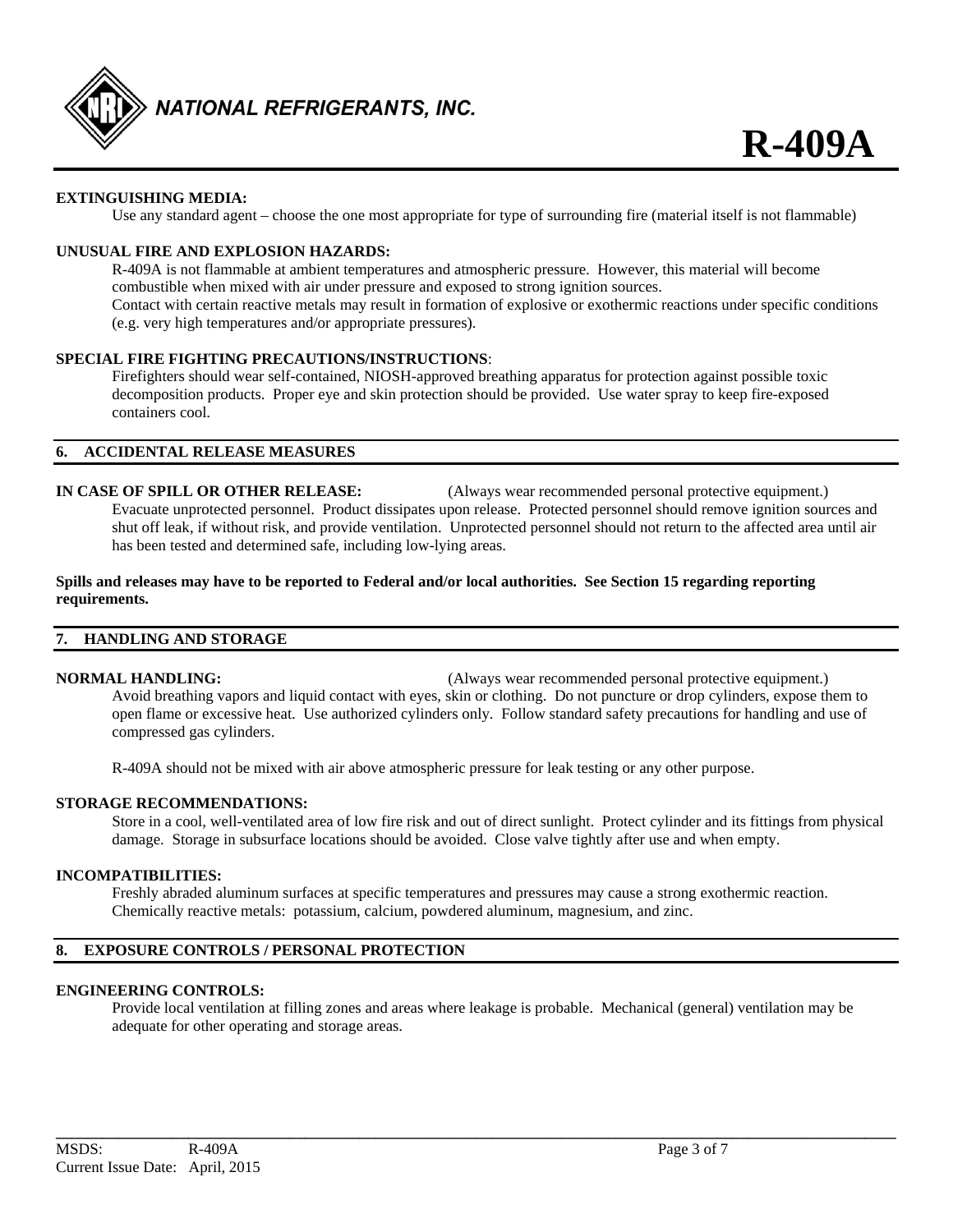

# **PERSONAL PROTECTIVE EQUIPMENT**

# **SKIN PROTECTION:**

 Skin contact with refrigerant may cause frostbite. General work clothing and gloves (leather) should provide adequate protection. If prolonged contact with the liquid or gas is anticipated, insulated gloves constructed of PVA, neoprene or butyl rubber should be used. Any contaminated clothing should be promptly removed and washed before reuse.

### **EYE PROTECTION:**

 For normal conditions, wear safety glasses. Where there is reasonable probability of liquid contact, wear chemical safety goggles.

### **RESPIRATORY PROTECTION:**

 None generally required for adequately ventilated work situations. For accidental release or non-ventilated situations, or release into confined space, where the concentration may be above the PEL of 1,000 ppm, use a self-contained, NIOSH approved breathing apparatus or supplied air respirator. For escape: use the former or a NIOSH-approved gas mask with organic vapor canister.

### **ADDITIONAL RECOMMENDATIONS:**

 Where contact with liquid is likely, such as in a spill or leak, impervious boots and clothing should be worn. High dose-level warning signs are recommended for areas of principle exposure. Provide eyewash stations and quick-drench shower facilities at convenient locations. For tank cleaning operations, see OSHA regulations, 29 CFR 1910.132 and 29 CFR 1910.133.

|--|

| <b>INGREDIENT NAME</b>  | <b>ACGIH TLV</b>       | <b>OSHA PEL</b>        | <b>OTHER LIMIT</b>      |
|-------------------------|------------------------|------------------------|-------------------------|
| Chlorodifluoromethane   | $1000$ ppm TWA $(8hr)$ | $1000$ ppm TWA $(8hr)$ | None                    |
| Chlorodifluoroethane    | None                   | None                   | $*1000$ ppm TWA $(8hr)$ |
| Chlorotetrafluoroethane | None                   | None                   | $*1000$ ppm TWA $(8hr)$ |
|                         |                        |                        |                         |

**\_\_\_\_\_\_\_\_\_\_\_\_\_\_\_\_\_\_\_\_\_\_\_\_\_\_\_\_\_\_\_\_\_\_\_\_\_\_\_\_\_\_\_\_\_\_\_\_\_\_\_\_\_\_\_\_\_\_\_\_\_\_\_\_\_\_\_\_\_\_\_\_\_\_\_\_\_\_\_\_\_\_\_\_\_\_\_\_\_\_\_\_\_\_\_\_\_\_\_\_\_\_\_\_\_\_\_\_** 

 $=$  Workplace Environmental Exposure Level (AIHA)

**OTHER EXPOSURE LIMITS FOR POTENTIAL DECOMPOSITION PRODUCTS:**  Hydrogen Fluoride: ACGIH TLV: 2 ppm ceiling, 0.5ppm TLV-TWA

# **9. PHYSICAL AND CHEMICAL PROPERTIES**

| <b>APPEARANCE:</b>                        | Clear, colorless liquid and vapor                        |
|-------------------------------------------|----------------------------------------------------------|
| <b>PHYSICAL STATE:</b>                    | Gas at ambient temperatures                              |
| <b>MOLECULAR WEIGHT:</b>                  | 97.5                                                     |
| <b>CHEMICAL FORMULA:</b>                  | $CH_3CCIF_2$ , CHC1F <sub>2</sub> , CHC1FCF <sub>3</sub> |
| <b>ODOR:</b>                              | Faint ethereal odor                                      |
| <b>SPECIFIC GRAVITY</b> (water $= 1.0$ ): | 1.21 @ 21.1 °C (70 °F)                                   |
| <b>SOLUBILITY IN WATER (weight %):</b>    | ~0.15 wt% @ 25 $^{\circ}$ C (77 $^{\circ}$ F)            |
| $pH$ :                                    | Neutral                                                  |
| <b>BOILING POINT:</b>                     | $-35^{\circ}$ C ( $-31.0^{\circ}$ F)                     |
| <b>FREEZING POINT:</b>                    | Not determined                                           |
| <b>VAPOR PRESSURE:</b>                    | 107 psia @ 70°F                                          |
|                                           | 209.2 psia @ 130°F                                       |
| VAPOR DENSITY (air $= 1.0$ ):             | 3.4                                                      |
| <b>EVAPORATION RATE:</b>                  | <b>COMPARED TO:</b> $CC1A = 1$<br>>1                     |
| % VOLATILES:                              | 100                                                      |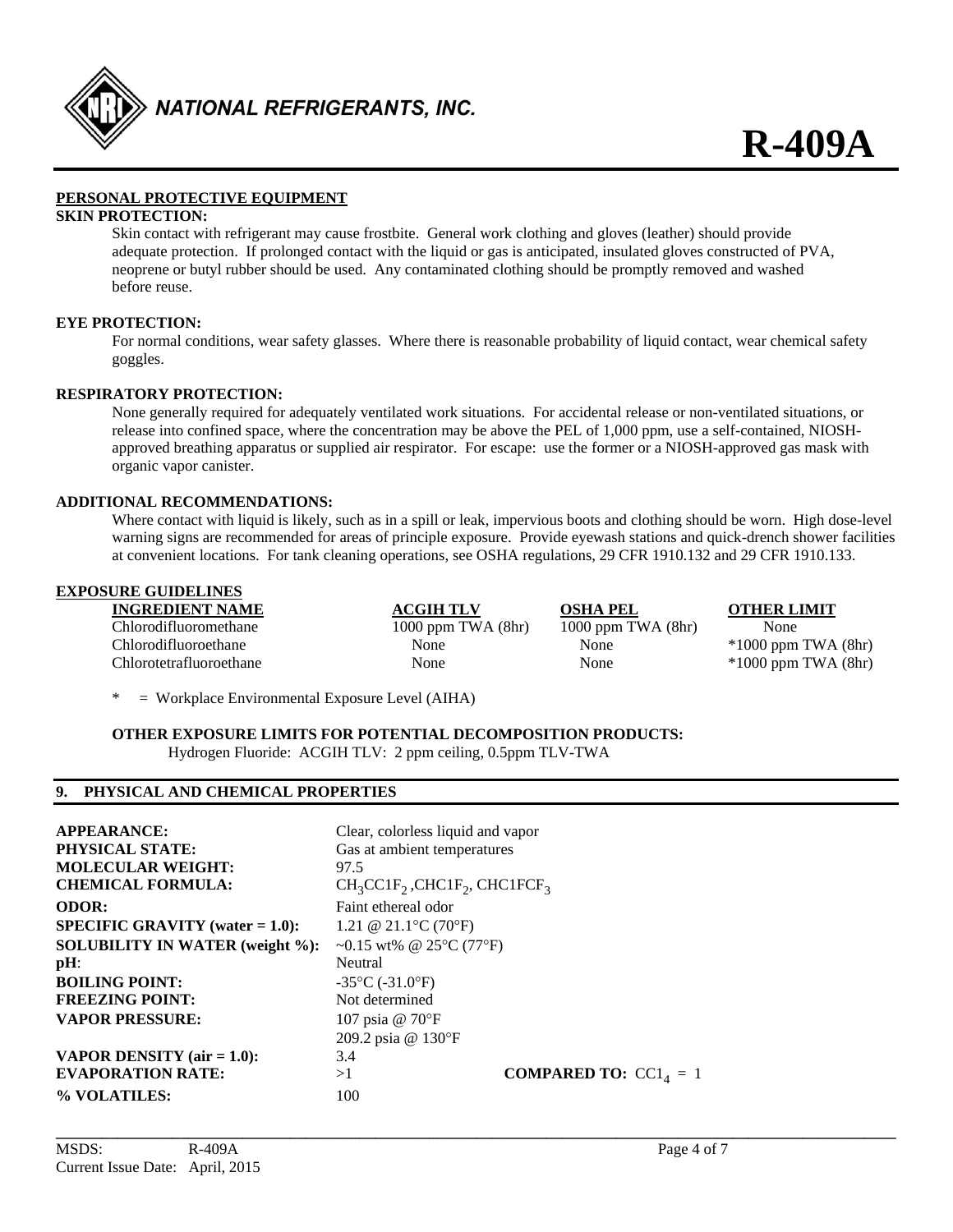

| <b>ODOR THRESHHOLD:</b>                  | High                                                                          |
|------------------------------------------|-------------------------------------------------------------------------------|
| <b>FLAMMABILITY:</b>                     | Not applicable                                                                |
| LEL/UEL:                                 | None/None                                                                     |
| <b>RELATIVE DENSITY:</b>                 | 1.21 g/cm3 at 21.1 C                                                          |
| <b>PARTITION COEFF (n-octanol/water)</b> | Log Pow: 1.08-1.13. Note: This product is more soluble than octanol           |
| <b>AUTO IGNITION TEMP:</b>               | Not Determined                                                                |
| <b>DECOMPOSITION TEMPERATURE:</b>        | $>250$ degrees C                                                              |
| VISCOSITY:                               | Not applicable                                                                |
| <b>FLASH POINT:</b>                      | Not applicable                                                                |
|                                          | (Flash point method and additional flammability data are found in Section 5.) |

### **10. STABILITY AND REACTIVITY**

# **NORMALLY STABLE? (CONDITIONS TO AVOID):**

The product is stable.

 Do not mix with oxygen or air above atmospheric pressure. Any source of high temperature, such as lighted cigarettes, flames, hot spots or welding may yield toxic and/or corrosive decomposition products.

#### **INCOMPATIBILITIES:**

 (Under specific conditions: e.g. very high temperatures and/or appropriate pressures) – Freshly abraded aluminum surfaces (may cause strong exothermic reaction). Chemically active metals: potassium, calcium, powdered aluminum, magnesium and zinc.

#### **HAZARDOUS DECOMPOSITION PRODUCTS:**

Halogens, halogen acids and possibly carbonyl halides.

#### **HAZARDOUS POLYMERIZATION:**

Will not occur.

# **11. TOXICOLOGICAL INFORMATION**

#### **IMMEDIATE (ACUTE) EFFECTS:**

| $HCFC-22$ : | $LC_{50}$ : Inhalation 4 hr. (rat) - > 250,000 ppm   |
|-------------|------------------------------------------------------|
|             | Cardiac Sensitization threshold $(dog) > 50,000$ ppm |
| $HFC-142b:$ | $LC_{50}$ : Inhalation 4 hr. (rat) - > 128,000 ppm   |
|             | Cardiac Sensitization NOEL $-50,000$ ppm             |
| HFC-124:    | $LC_{50}$ : Inhalation 4 hr. (rat) - > 800,000 ppm   |
|             | Cardiac Sensitization threshold (dog) 75,000 ppm     |

# **DELAYED (SUBCHRONIC AND CHRONIC) EFFECTS:**

| $HCFC-22$ :  | Subchronic NOEL $(rat) - 10,000$ ppm                                                     |
|--------------|------------------------------------------------------------------------------------------|
| $HFC-142b$ : | Subchronic inhalation (rat) $NOEL - 20,000$ ppm                                          |
| $HFC-124$ :  | Teratogenic NOEL (rat and rabbit pups) $-50,000$ ppm (rat and rabbit dams) $-15,000$ ppm |
|              | Subchronic inhalation (rat and mouse) $NOEL - 15,000$ ppm                                |
|              | 2 yr. Chronic Toxicity/Oncogeniticity Study (rat) $NOEL - 50,000$ ppm                    |

# **REPEATED DOSE TOXICITY:**

Lifetime inhalation exposure of male rats was associated with a small increase in salivary gland ibrosarcomas.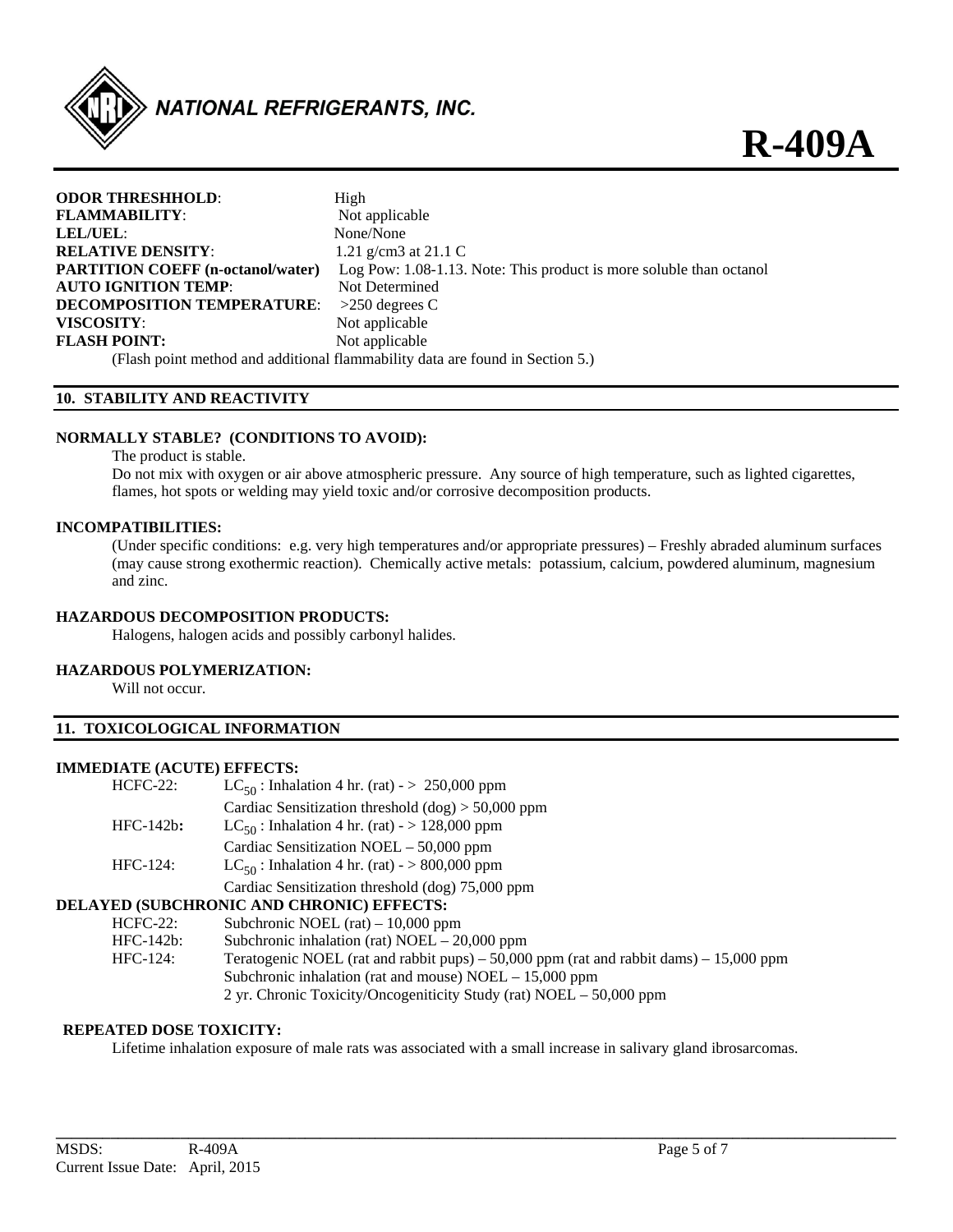

# **FURTHER INFORMATION**:

Acute effects of rapid evaporation of the liquid may cause frostbite. Vapors are heavier than air and can displace oxygen causing difficulty breathing or suffocation. May cause cardiac arrhythmia.

### **OTHER DATA:**

Lifetime exposure of male rats to HCFC-22 was associated with a small increase in salivary gland fibrosarcomas HFC-124, HFC-142b: Not active in four genetic studies

### **12. ECOLOGICAL INFORMATION**

**Degradability (BOD):** R-409A is a gas at room temperature; therefore, it is unlikely to remain in water. **Octanol Water Partition Coefficient:** See section 9

#### **13. DISPOSAL CONSIDERATIONS**

#### **RCRA**

**Is the unused product a RCRA hazardous waste if discarded?** Not a hazardous waste. **If yes, the RCRA ID number is:** Not applicable.

#### **OTHER DISPOSAL CONSIDERATIONS:**

 Disposal must comply with federal, state, and local disposal or discharge laws. R-409A is subject to U.S. Environmental Protection Agency Clean Air Act Regulations Section 608 in 40 CFR Part 82 regarding refrigerant recycling.

The information offered here is for the product as shipped. Use and/or alterations to the product such as mixing with other materials may significantly change the characteristics of the material and alter the RCRA classification and the proper disposal method.

# **14. TRANSPORT INFORMATION**

| US DOT ID NUMBER:            | UN3163                                                               |
|------------------------------|----------------------------------------------------------------------|
| US DOT PROPER SHIPPING NAME: | Liquefied gas, n.o.s., (Chlorodifluoromethane, Chlorodifluoroethane, |
|                              | Chlorotetrafluoroethane)                                             |
| <b>US DOT HAZARD CLASS:</b>  | 2.2                                                                  |
| US DOT PACKING GROUP:        | Not applicable                                                       |

For additional information on shipping regulations affecting this material, contact the information number found in Section 1.

#### **15. REGULATORY INFORMATION**

# **TOXIC SUBSTANCES CONTROL ACT (TSCA)**

**TSCA INVENTORY STATUS:** Components listed on the TSCA inventory

**OTHER TSCA ISSUES:** Subject to Section 12(b) export notification. May contain 0-10ppm Ethane, 2-chloro-1,1,1-trifluoro, CAS#75-88-7

### **SARA TITLE III / CERCLA**

"Reportable Quantities" (RQs) and/or "Threshold Planning Quantities" (TPQs) exist for the following ingredients.

**\_\_\_\_\_\_\_\_\_\_\_\_\_\_\_\_\_\_\_\_\_\_\_\_\_\_\_\_\_\_\_\_\_\_\_\_\_\_\_\_\_\_\_\_\_\_\_\_\_\_\_\_\_\_\_\_\_\_\_\_\_\_\_\_\_\_\_\_\_\_\_\_\_\_\_\_\_\_\_\_\_\_\_\_\_\_\_\_\_\_\_\_\_\_\_\_\_\_\_\_\_\_\_\_\_\_\_\_** 

**INGREDIENT NAME SARA / CERCLA RQ (lb.) SARA EHS TPQ (lb.)**

No ingredients listed in this section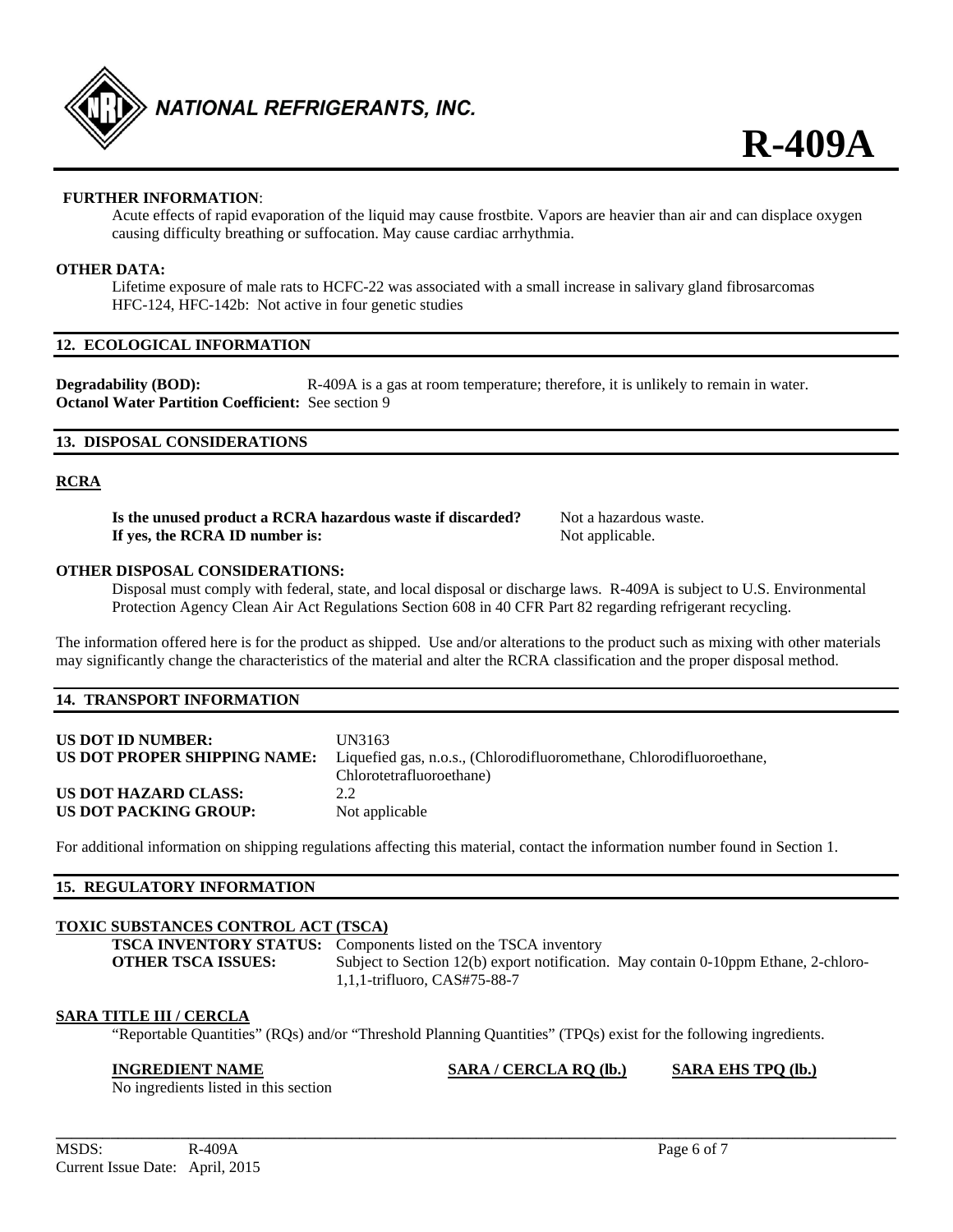



**Spills or releases resulting in the loss of any ingredient at or above its RQ requires immediate notification to the National Response Center [(800) 424-8802] and to your Local Emergency Planning Committee.** 

#### **SECTION 311 HAZARD CLASS:** IMMEDIATE PRESSURE **SARA 313 TOXIC CHEMICALS:**

The following ingredients are SARA 313 "Toxic Chemicals". CAS numbers and weight percents are found in Section 2.

### **INGREDIENT NAME COMMENT**

No ingredients listed in this section

### **STATE RIGHT-TO-KNOW**

In addition to the ingredients found in Section 2, the following are listed for state right-to-know purposes.

#### **INGREDIENT NAME WEIGHT % COMMENT**

No ingredients listed in this section

### **ADDITIONAL REGULATORY INFORMATION:**

R-409A is subject to U.S. Environmental Protection Agency Clean Air Act Regulations at 40 CFR Part 82.

**WARNING: Do not vent** to the atmosphere. To comply with provisions of the U.S. Clean Air Act, any residual must be recovered. **Contains Pentafluoroethane (HFC-125) and Difluoromethane (HFC-32),** greenhouse gases which may contribute to global warming.

# **WHMIS CLASSIFICATION (CANADA):**

 This product has been evaluated in accordance with the hazard criteria of the CPR and the MSDS contains all the information required by the CPR.

# **FOREIGN INVENTORY STATUS:**

EU – EINECS # 2008719– HCFC-22 # 2008918 – HCFC-142ba # 2206296 – HCFC-124

#### **16. OTHER INFORMATION**

| <b>CURRENT ISSUE DATE:</b>  | April, 2015                                                                                                                                                                                                                                                                                                                     |
|-----------------------------|---------------------------------------------------------------------------------------------------------------------------------------------------------------------------------------------------------------------------------------------------------------------------------------------------------------------------------|
| <b>PREVIOUS ISSUE DATE:</b> | November, 2012                                                                                                                                                                                                                                                                                                                  |
| OTHER INFORMATION:          | HMIS Classification: Health $-1$ , Flammability $-1$ , Reactivity $-0$<br>NFPA Classification: Health $-2$ , Flammability $-1$ , Reactivity $-0$<br>ANSI / ASHRAE 34 Safety Group - A1<br><b>Regulatory Standards:</b><br>1. OSHA regulations for compressed gases: 29 CFR 1910.101<br>2. DOT classification per 49 CFR 172.101 |

Toxicity information per PAFT Testing